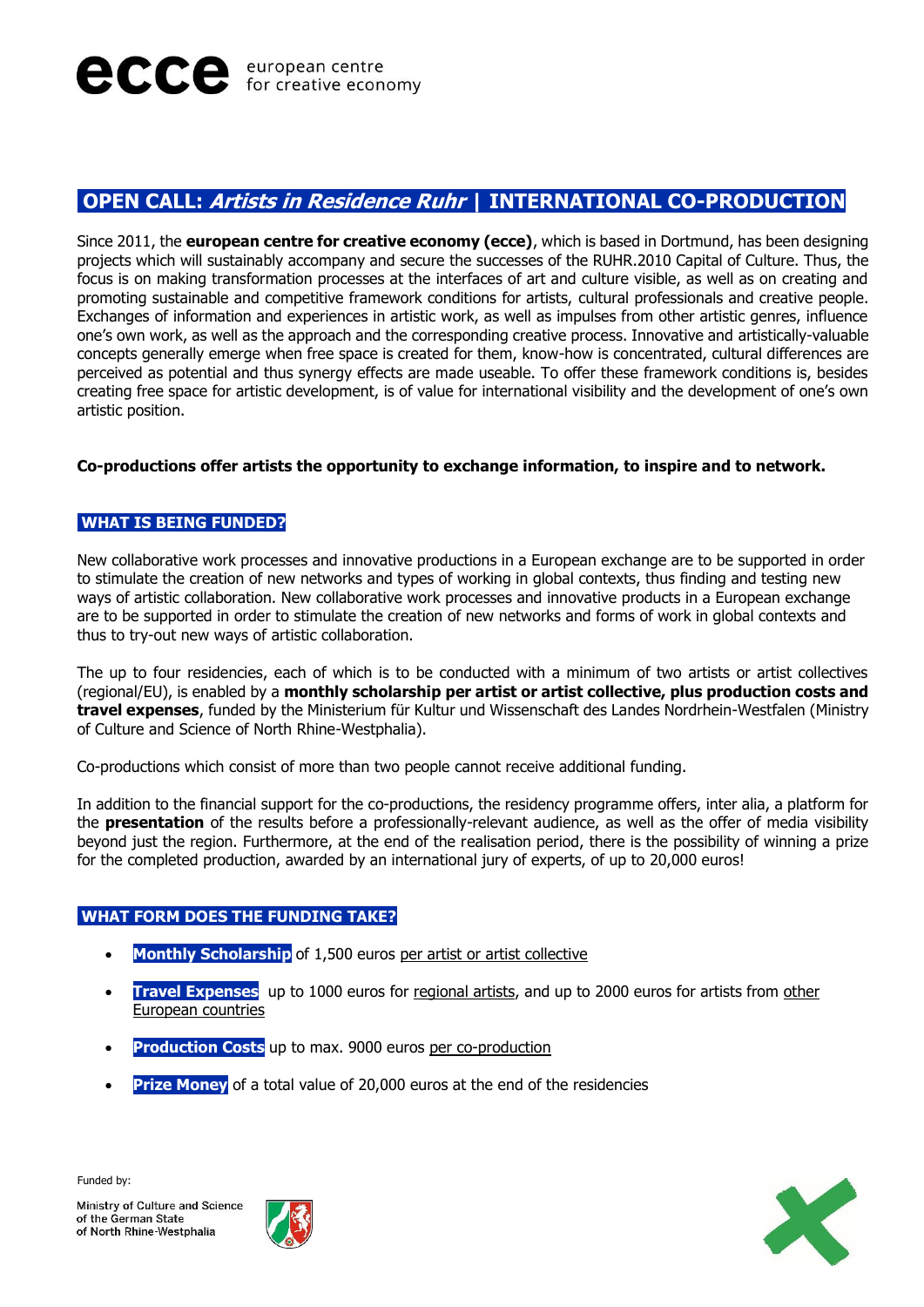### **WHO CAN APPLY?**

**Artists** from the **Ruhr area** and from the **European Union** member states who are working together on a **coproduction**, can submit a joint application. The funding is aimed at **artists from all disciplines**.

- **Artists from the Ruhr area** whose work and/or life is centred in the Ruhr area or who reside there
- **International artists** whose work and/or life is centred in the European Union member states\* or who reside there

\*Applicants must be established or have to be a resident in one of the 27 European Union member states (EU 27), or from the candidate or potential candidate countries for accession to the European Union in 2018, i.e. Albania, Montenegro, Serbia, Northern Macedonia, Turkey, Bosnia & Herzegovina and Kosovo.

#### Please see: **[https://europa.eu/european-union/about-eu/countries\\_en](https://europa.eu/european-union/about-eu/countries_en)**

We support funding of artists from the **United Kingdom**. Those who apply for the residency programme during the transition period before the exit from the EU, are able to receive funding for the whole timeframe of the KREATIVCAMPUS.RUHR.

## **REQUIREMENTS, CO-PRODUCTIONS & PROCEDURE**

- Artists from the Ruhr area and the EU submit a joint project
- Result-orientated  $-$  presentable results at the end of the residency
- High artistic quality, innovative concept
- Informative references of all the participating artists
- Realisability
- The production location must be in the Ruhr area (ideally in a creative district)
- The residencies can last at least 3 to a maximum of 5 month and should take place from November  $1<sup>st</sup>$ 2020 to March 24th 2021.

It is possible that the time schedule concerning the residencies has to be postponed due to the state protection measures in connection with the corona pandemic. In that case the participants of a co-production declare their basic intention to take use of the residencies and participate in the KRETIVCAMPUS.RUHR event at a later time.

• Obligatory participation in the second Jury meeting (25<sup>th</sup> March 2021) and in the KREATIVCAMPUS.RUHR conference (26<sup>th</sup> March 2021)

Co-productions can be, **for example**, a work of art or production, artistic research work, the creation of concepts and prototypes based thereon, performative productions or scenographic installations, as well as exhibitions.

### You can find more information [HERE](https://www.e-c-c-e.de/fileadmin/dokumente/EU/Kreativcampus_2020/KREATIVCAMPUS.RUHR_Funding_Information_Residencies_EN.pdf)

On the basis of the submitted documentation, an **international jury of experts** decides upon the allocation of recommendations for a residency. Once the decision has been made by the Ministry of Culture and Science of North Rhine-Westphalia (MKW), the selected artists are notified and will then need to submit an application for funding per co-production to the responsible district government.

You can find more information [HERE](https://www.e-c-c-e.de/fileadmin/dokumente/EU/Kreativcampus_2020/KREATIVCAMPUS.RUHR_Conditions_and_Procedure_Residencies_EN.pdf)

Funded by: